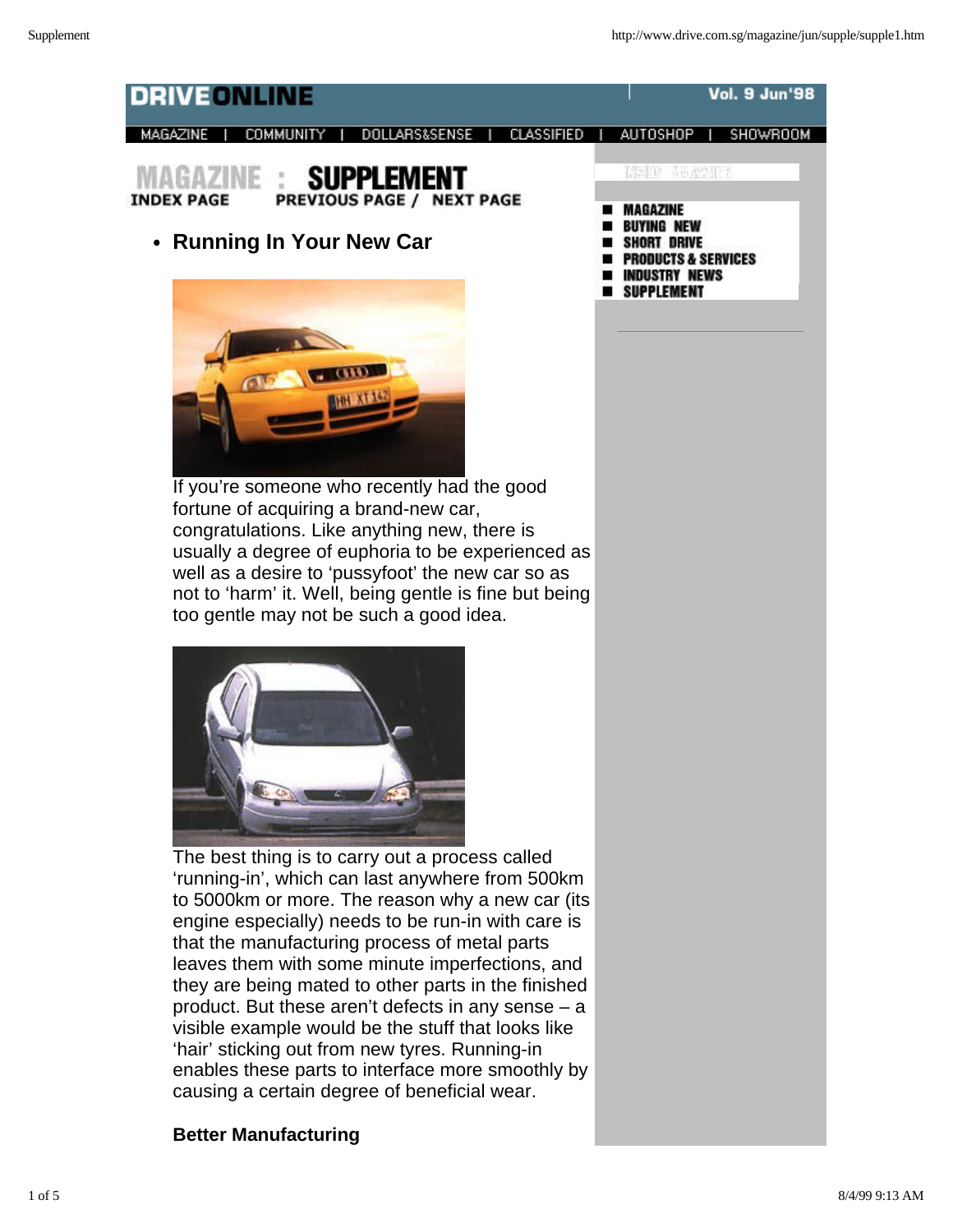Over the past decade, manufacturing processes have improved a lot and tolerances have become finer. So the running-in process isn't as crucial – but it's still important, mind – as before when you even had to use special oil which induced a higher wear rate.

The notion of treating a new engine with tender loving care lies in contrast to what you'd find if you visit an engine factory. The new engines, after being assembled but before being installed in the cars, are run at high revs in a computer-controlled cycle. It provides some running-in and also allows for the checking of integrity and operational quality. But to see it being done can be quite shocking!

On your part, running-in calls for thoughtful driving strategies, but these are not necessarily boring or tedious. The main thing to remember is not to allow your engine to load up, meaning you don't try driving the car up an incline in top gear and labour the engine. This kind of load is bad for the engine at any time, more so when it's brand-new. The effects can be long-lasting and might ruin the engine's ability to give its best for the rest of its life.

#### **Use Gears Liberally**

Make use of the gears as much as possible, shifting frequently. Any time you go up a slope, slot into a lower gear. Making more shifts than you'd normally do also has the beneficial effect of loosening the transmission for easier operation.

Even if your car has an automatic transmission, it's a good idea to manually disengage the overdrive on an incline or even slot into '2' manually. You won't hurt the engine by doing this and you will even do it a favour if you help it run up the incline with less effort. As with manual transmissions, frequent changes that you yourself can make are good.

Varying the engine speed is also an important point. This exercise is intended to get the engine used to both high- and low-revving conditions.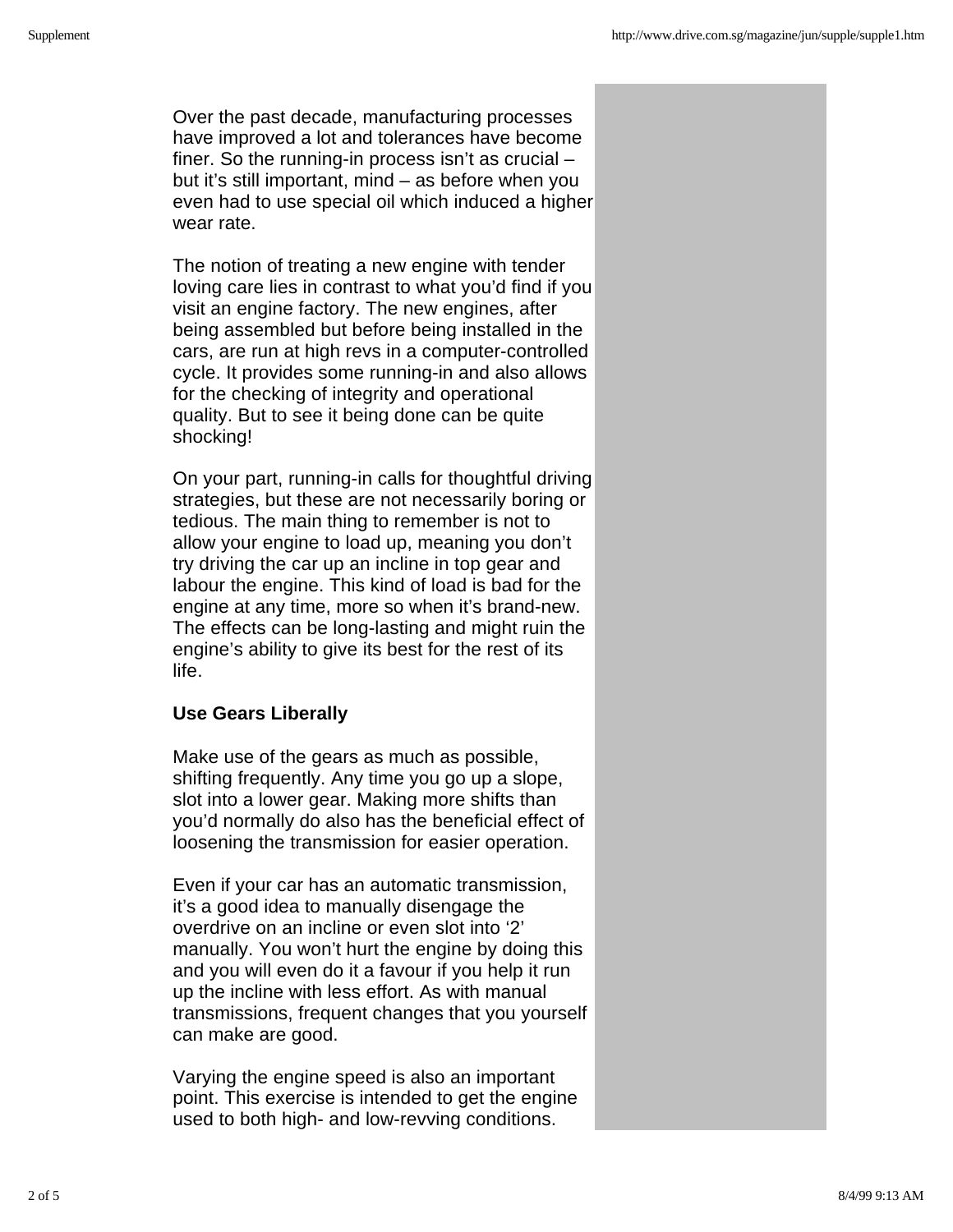Many people mistakenly think that they must stick religiously to a certain speed during running-in but this isn't the case. For this reason, it's better that you don't use the cruise control (if fitted) during the running-in period.

## **Engine Speeds**

But you should also pay attention to what RPMs you run up to. For the first 200km, you shouldn't go past 4000rpm. After that, you can gradually go higher and after perhaps 1500km, you can start to push the engine nearer its redline. But if you are going to rev up so high, do it briskly. Don't rev up to 4000rpm and hang around that engine speed for more than a few seconds.

When you get up to 3000km or more, you might like to try running up to the redline for brief spurts. Accelerate in second gear up to the redline and shift up right away. Don't hold it there longer than a shift action. Why do this? The high revs give the engine a 'taste' of these conditions and prepare it to cope with such treatment. If you stick to low revs all the time, there is a possibility that your engine will remain tight and unwilling to perform up to its potential when you want to drive hard and fast.

# **Oil Changes**

Most manufacturers expect the engine oil to be changed within the first 1000 or 1500km. The reason for this is that a lot of wear occurs during this time as the snug-fitting parts get worn out a bit. Metal particles mix with the oil and they are not good for the engine's health. The oil filter should remove them, of course, but they're still there. So getting rid of the running-in oil is a good idea and even if not recommended, the oil filter should also be changed.

After this oil change, the next one can be at 5000km and then you can follow the manufacturer's recommended change intervals which can range from 5000-15000km. You can decide yourself too, depending on driving conditions (lots of low speed driving in stop-start conditions places greater demands on the engine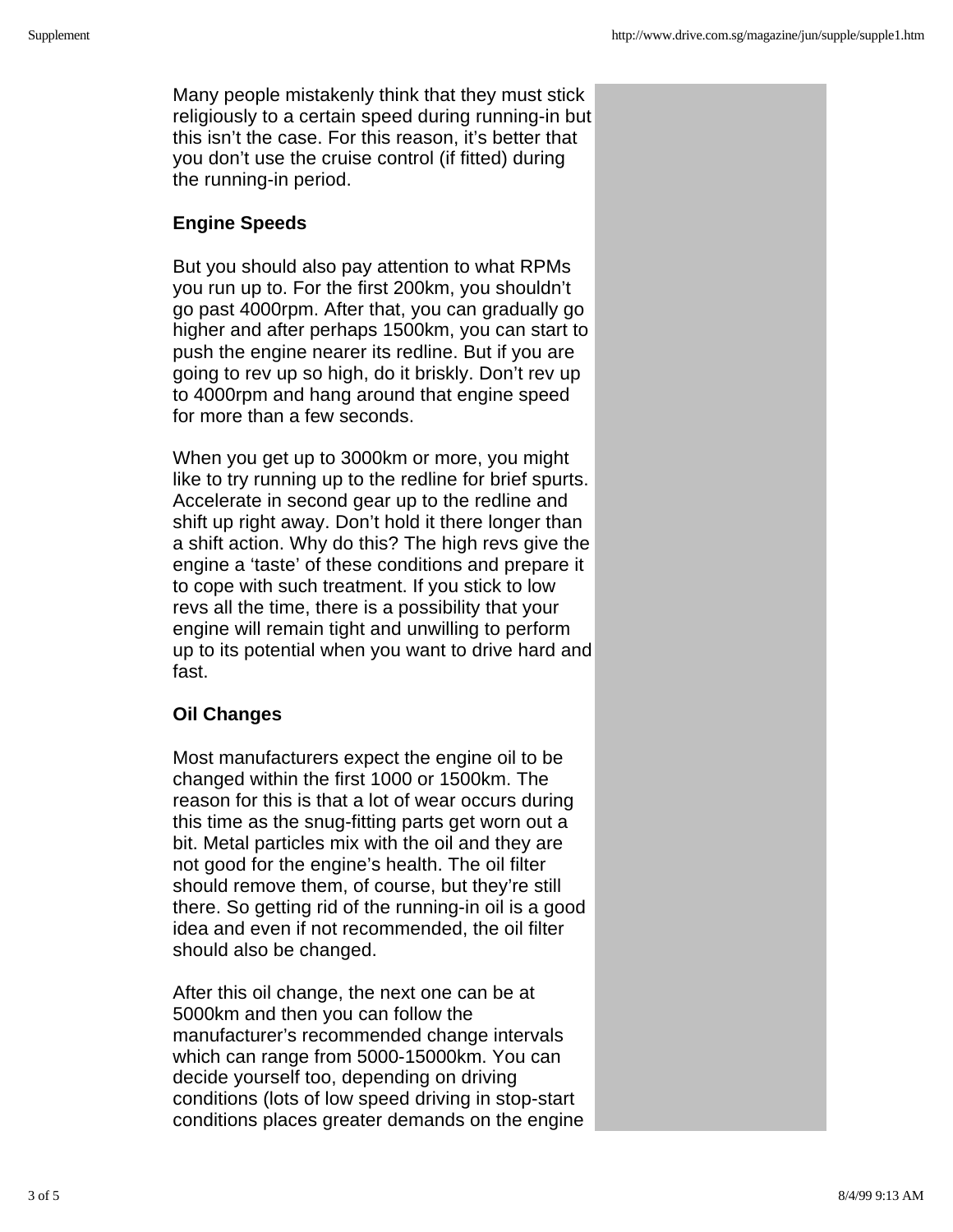oil) and there is also the option of going by monthly intervals if your mileage is exceptionally low.

However, should you choose not to follow the manufacturer's recommendations, be aware of warranty issues. If any mechanical problems occur and you need to claim warranty repairs, your claim may be challenged on the ground that you didn't adhere to the specified intervals.

#### **Braking Sense**

Driving gently is one part of running-in, but it's not the only thing you can do. The brakes also need some running-in and so you have to be cautious about how hard you brake. Excessive pressure on new pads can cause them to glaze over and that's going to reduce braking power throughout their life. Avoid sudden braking, which is not desirable at any time anyway.

## **Tyres And Wheels**

Tyres don't really need running-in but bear in mind that new tyres usually have a layer of silicon protectant that makes the surface more slippery. This layer gets worn out after about 50km but you must be careful during this period, especially if the road is wet. It's rare for the silicon layer to be on the tyres of showroom cars since it would be worn out as the cars are delivered to the dealers, but it would be present on most of the tyres you get from the shops.

Just as you should avoid hard braking to run-in the brake pads, you'd want to observe the same thing in order to preserve the roundness of the tyres. Excessively hard braking which locks up the wheels and causes a skid will result in flat-spotting of the tyres. What happens then is that you will start to experience some thumping noises accompanied by vibrations. You can't do anything about this as the tyre is 'gone' – the rubber was left on the road – so it's best not to allow it to happen in the first place.

The alignment of the wheels ought to be spot-on when you get the car. But because many